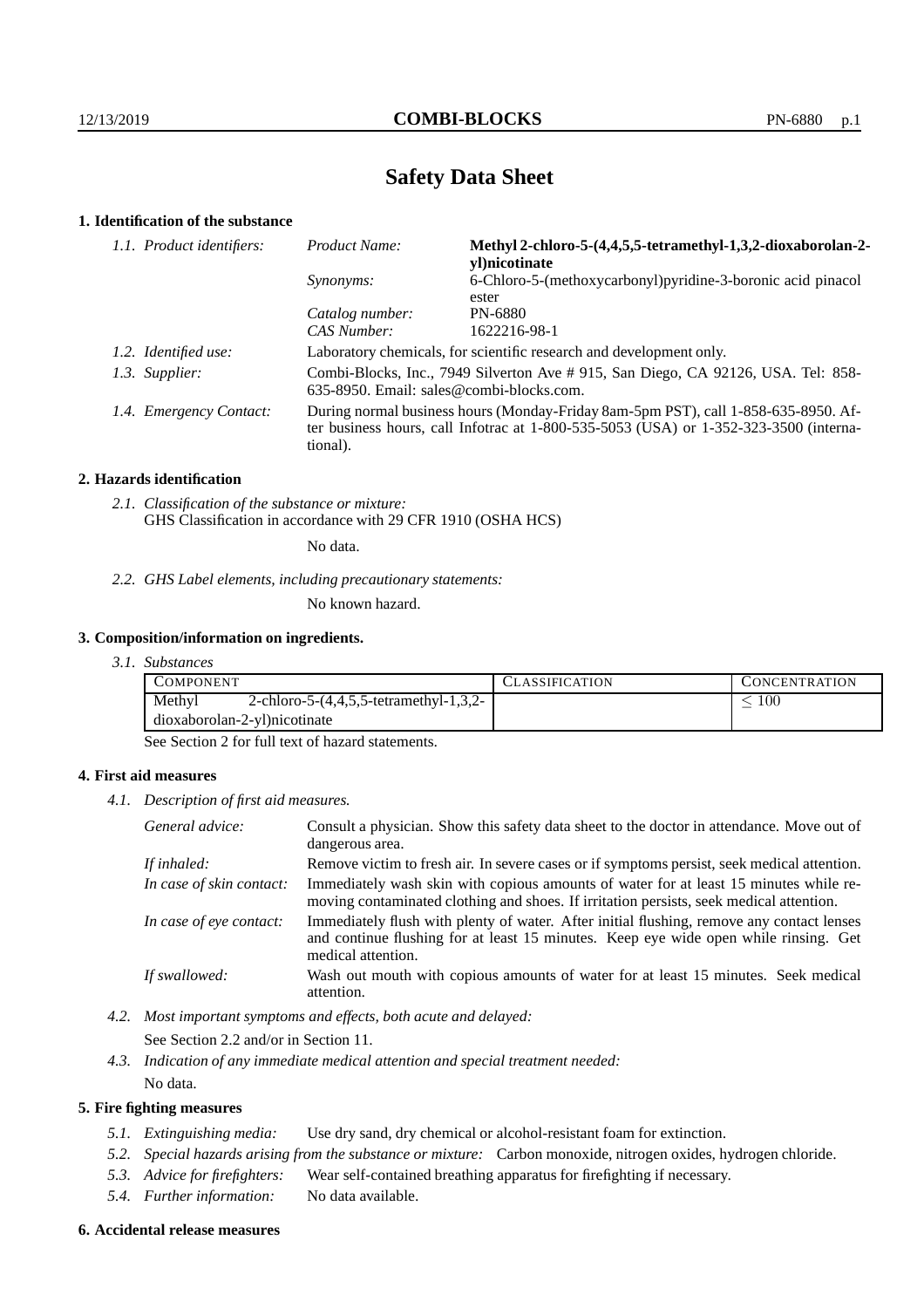- *6.1. Personal precautions, protective equipment and emergency procedures:* Ensure adequate ventilation. Use personal protective equipment.
- *6.2. Environmental precautions:* Should not be released into the environment. See Section 12 for additional ecological information.
- *6.3. Methods and materials for containment and cleaning up:* Sweep up or vacuum up spillage and collect in suitable container for disposal.
- *6.4. Reference to other sections:* Refer to protective measures listed in Sections 8 and 13.

### **7. Handling and storage**

- *7.1. Precautions for safe handling:* Avoid contact with skin and eyes. Avoid inhalation of vapour or mist. Keep away from sources of ignition - No smoking. Take measures to prevent the build up of electrostatic charge. For precautions see section 2.2.
- *7.2. Conditions for safe storage, including any incompatibilities:* Store refrigerated. Keep container tightly closed in a dry and well-ventilated place. Containers which are opened must be carefully resealed and kept upright to prevent leakage.
- *7.3. Specific end use(s):* Laboratory chemicals, for scientific research and development only.

#### **8. Exposure Controls / Personal protection**

*8.1. Control parameters:*

*Components with workplace control parameters:* Contains no substances with occupational exposure limit values.

*8.2. Exposure controls:*

*Appropriate engineering controls:* Ensure that eyewash stations and safety showers are close to the workstation location. Ensure adequate ventilation, especially in confined areas.

*Personal protective equipment:*

| Eye/face protection:    | Wear appropriate protective eyeglasses or chemical safety goggles as described by OSHA's<br>eye and face protection regulations in 29 CFR 1910.133 or European Standard EN166.                                                                                                                                         |
|-------------------------|------------------------------------------------------------------------------------------------------------------------------------------------------------------------------------------------------------------------------------------------------------------------------------------------------------------------|
| Skin protection:        | Handle with gloves. Gloves must be inspected prior to use. Use proper glove removal<br>technique (without touching glove's outer surface) to avoid skin contact with this product.<br>Dispose of contaminated gloves after use in accordance with applicable laws and good<br>laboratory practices. Wash and dry hands |
| <b>Body Protection:</b> | Complete suit protecting against chemicals, Flame retardant antistatic protective clothing.,<br>The type of protective equipment must be selected according to the concentration and<br>amount of the dangerous substance at the specific workplace.                                                                   |
| Respiratory protection: |                                                                                                                                                                                                                                                                                                                        |

Control of environmental exposure: Prevent further leakage or spillage if safe to do so. Do not let product enter drains.

## **9. Physical and chemical properties**

*9.1. Information on basic physical and chemical properties*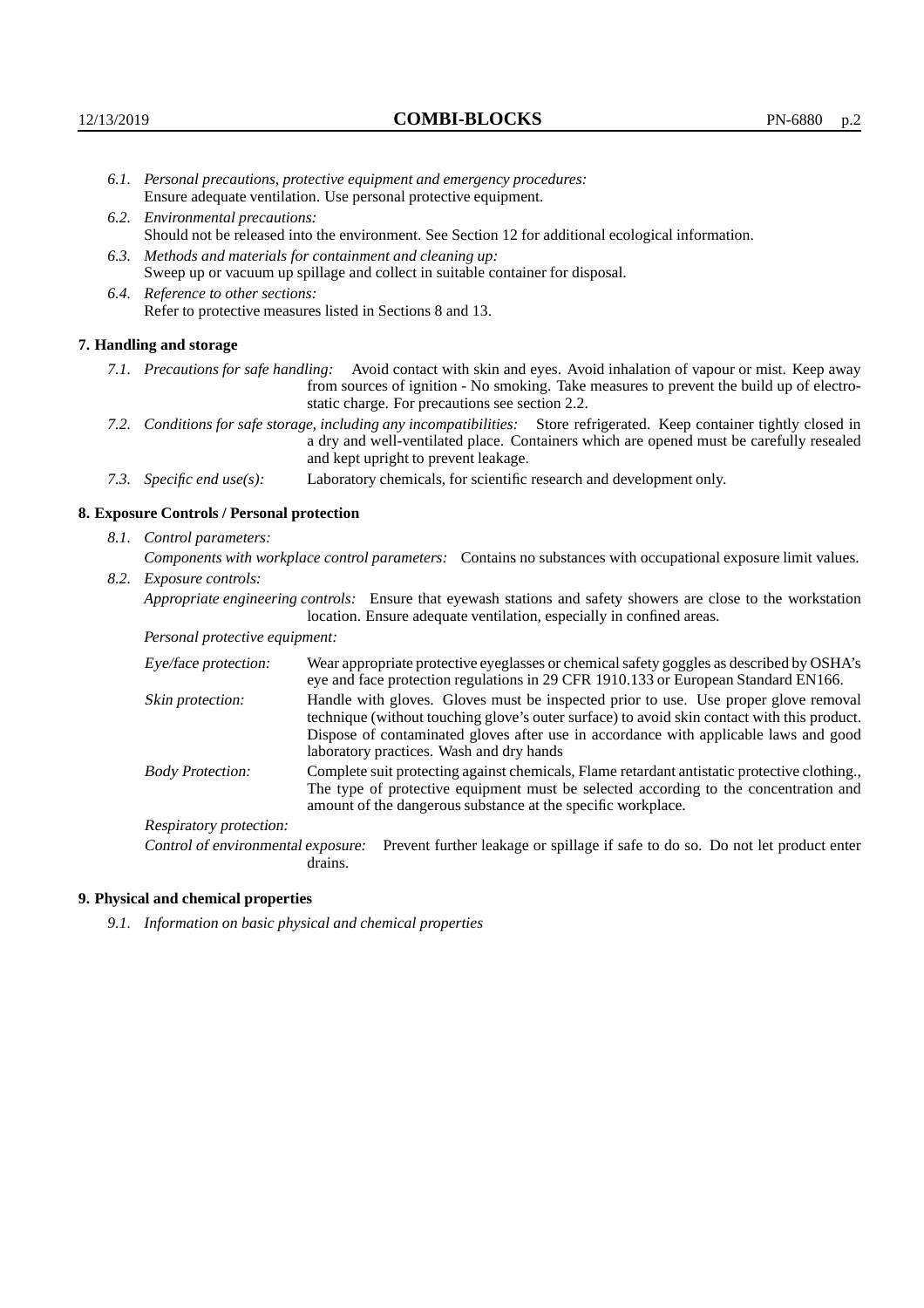| (a)     | Appearance:                                   | Solid                |
|---------|-----------------------------------------------|----------------------|
| (b)     | Odour:                                        | No data              |
| (c)     | Odour Threshold:                              | No data              |
| (d)     | $pH$ :                                        | No data              |
| (e)     | Melting point/freezing point:                 | 90 - $120^{\circ}$ C |
| (f)     | Initial boiling point and boiling range:      | No data              |
| (g)     | Flash point:                                  | No data              |
| (h)     | Evaporatoin rate:                             | No data              |
| (i)     | Flammability (solid, gas):                    | No data              |
| (j)     | Upper/lower flammability or explosive limits: | No data              |
| (k)     | Vapour pressure:                              | No data              |
| (1)     | Vapour density:                               | No data              |
| (m)     | Relative density:                             | No data              |
| (n)     | Water solubility:                             | No data              |
| $\circ$ | Partition coefficient: n-octanol/water:       | No data              |
| (p)     | Auto-ignition:                                | No data              |
| (q)     | Decomposition temperature:                    | No data              |
| (r)     | Viscosity:                                    | No data              |
| (s)     | Explosive properties:                         | No data              |
| (t)     | Oxidizing properties:                         | No data              |
|         |                                               |                      |

*9.2. Other safety information:*

| Formula          | $C_{13}H_{17}BCINO_4$ |
|------------------|-----------------------|
| Molecular weight | 297.5                 |
| CAS Number       | 1622216-98-1          |

# **10. Stability and reactivity**

|  | 10.1. Reactivity | No data |
|--|------------------|---------|
|--|------------------|---------|

*10.2. Chemical stability* Stable under recommended storage conditions.

- *10.3. Possibility of hazardous reactions* No data
- *10.4. Conditions to avoid*
- *10.5. Incompatible material* No data.
- *10.6. Hazardous decomposition products:*

Hazardous decomposition products formed under fire conditions: Carbon monoxide, nitrogen oxides, hydrogen chlo-

|                               | ride.          |
|-------------------------------|----------------|
| Other decomposition products: | No data        |
| In the event of fire:         | See Section 5. |

# **11. Toxicological information**

*11.1 Information on toxicological effects*

| Acute toxicity:                                            | No data available.                                                                                                                              |
|------------------------------------------------------------|-------------------------------------------------------------------------------------------------------------------------------------------------|
| Skin irritation/corrosion:                                 | No data available.                                                                                                                              |
| Eye damage/irritation:                                     | No data available.                                                                                                                              |
| Respiratory or skin sensitization:                         | No data available.                                                                                                                              |
| Germ cell mutagenicity:                                    | No data available.                                                                                                                              |
| Carcinogenicity:                                           | No data available.                                                                                                                              |
| Reproductive toxicity:                                     | No data available.                                                                                                                              |
| Specific target organ system toxicity - single exposure:   | No data available.                                                                                                                              |
| Specific target organ system toxicity - repeated exposure: | No data available.                                                                                                                              |
| Aspiration hazard:                                         | No data available.                                                                                                                              |
| Additional information:                                    | To the best of our knowledge, the chemical, physical and toxicological proper-<br>ties of this substance have not been thoroughly investigated. |

# **12. Ecological information**

*12.1. Toxicity* No data available.